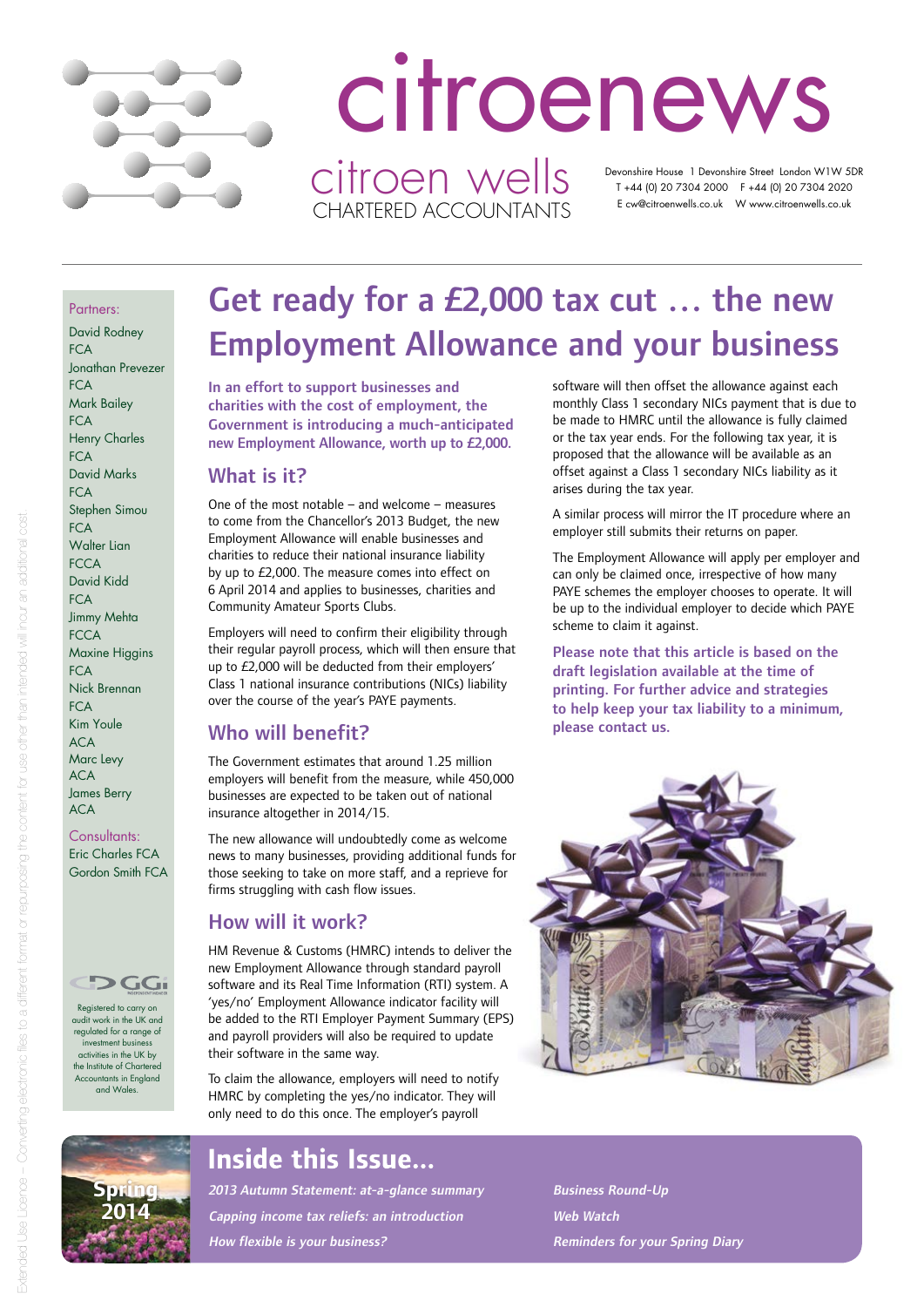# 2013 Autumn Statement: at-a-glance summary

Chancellor George Osborne presented the 2013 Autumn Statement on 5 December. Here we summarise some of the main announcements that could affect you and your business.

### Business measures

#### New cap on business rates increases

The Chancellor confirmed that a new cap on business rates increases will be introduced in England. Following the announcement, increases in business rates will be capped at 2% in 2014/15. Businesses will also be allowed to pay their rates in 12 monthly instalments from 1 April 2014.

#### Business rates discount

The Chancellor announced the introduction of a business rates discount in 2014/15 and 2015/16, to apply to retail properties including pubs, cafes, restaurants and charity shops, with a rateable value of up to £50,000.

The Government will also introduce a 50% business rates reoccupation relief for 18 months up to the State aid limits, for businesses that move into retail premises that have been empty for a year or more.

#### Small Business Rate Relief extended

The temporary doubling of the Small Business Rate Relief (SBRR) has been extended for a further 12 months to April 2015.

The Government will also relax the rules to allow businesses taking on an additional property to retain SBRR on the first property for one year, with effect from 1 April 2014.

#### Employer NICs for under-21s

From 6 April 2015, employers will no longer be required to pay Class 1 employer NICs on earnings paid up to the Upper Earnings Limit to any employee under the age of 21. This will apply to both existing employees and employers taking on new staff.

#### Personal measures

#### Income tax

As announced at Budget 2013, from 2014/15 the personal allowance for those born after 5 April 1948 will be increased to £10,000 and the basic rate limit will be reduced to £31,865. The higher rate threshold will be set at £41,865.



#### Transferable tax allowance for married couples

From April 2015, eligible spouses and civil partners will be able to transfer £1,000 of their personal allowance to their partner, where neither pays tax at the higher or additional rate.

#### State pension

The Chancellor has confirmed that the State Pension Age (SPA) could rise to 68 by the mid‑2030s and to 69 by the late 2040s.

Individuals who have not built up a full entitlement to the state pension are currently allowed to pay voluntary NICs before SPA to increase their entitlement. From October 2015 a new class of voluntary NIC (Class 3A) will be introduced, giving those who reach SPA before 6 April 2016 an opportunity to boost their Additional State Pension.

#### Capital gains tax (CGT)

For the sale of a property which has at some time been the person's principal private residence, the final period exemption will be reduced from 36 months to a maximum of 18 months for disposals after 5 April 2014. This may also affect the entitlement to residential lettings relief.

In addition, the Chancellor announced a consultation on the proposal to introduce a CGT charge on gains made by non-residents disposing of UK residential property after 5 April 2015.

For more information on how the measures announced by the Chancellor could affect you, please contact us.



Following the introduction of the Finance Act 2013, a new limit now applies to the amount of income tax relief that an individual can claim by way of a deduction from their total income.

The cap restricts certain reliefs to the greater of £50,000 or 25% of adjusted total income. The cap applies for 2013/14 and includes claims to carry back losses from 2013/14 to 2012/13.

# Reliefs subject to the cap

The legislation provides for a large number of income tax reliefs, although not all of them are subject to the cap. The cap applies to the following against general income:

- relief for a trading loss
- relief for a loss in the early years of a trade
- post-cessation trading loss relief
- relief for property losses arising from capital allowances or agricultural expenses
- post-cessation property loss relief
- employment loss relief
- deduction by former employees for liabilities
- share loss relief on non-Enterprise Investment Scheme (EIS) and non-Seed Enterprise Investment Scheme (SEIS) shares
- losses on deeply discounted securities
- relief for qualifying loan interest.

#### **Exclusions**

The cap does not apply to trading losses which are relieved against chargeable gains, nor does it affect Gift Aid, relief for gifts of land and shares to charity, payroll giving and Community Investment Tax Relief.

Under the original plans, the Chancellor proposed limiting tax relief on charitable donations. However, the Government later withdrew this measure following widespread criticism from charities and donors.

The following reliefs are also excluded:

- business premises renovation allowance
- deductions for trade or property loss relief or post-cessation trade or property loss relief from profits of the same trade or property business
- share loss relief where the shares are qualifying shares for EIS or SEIS relief.

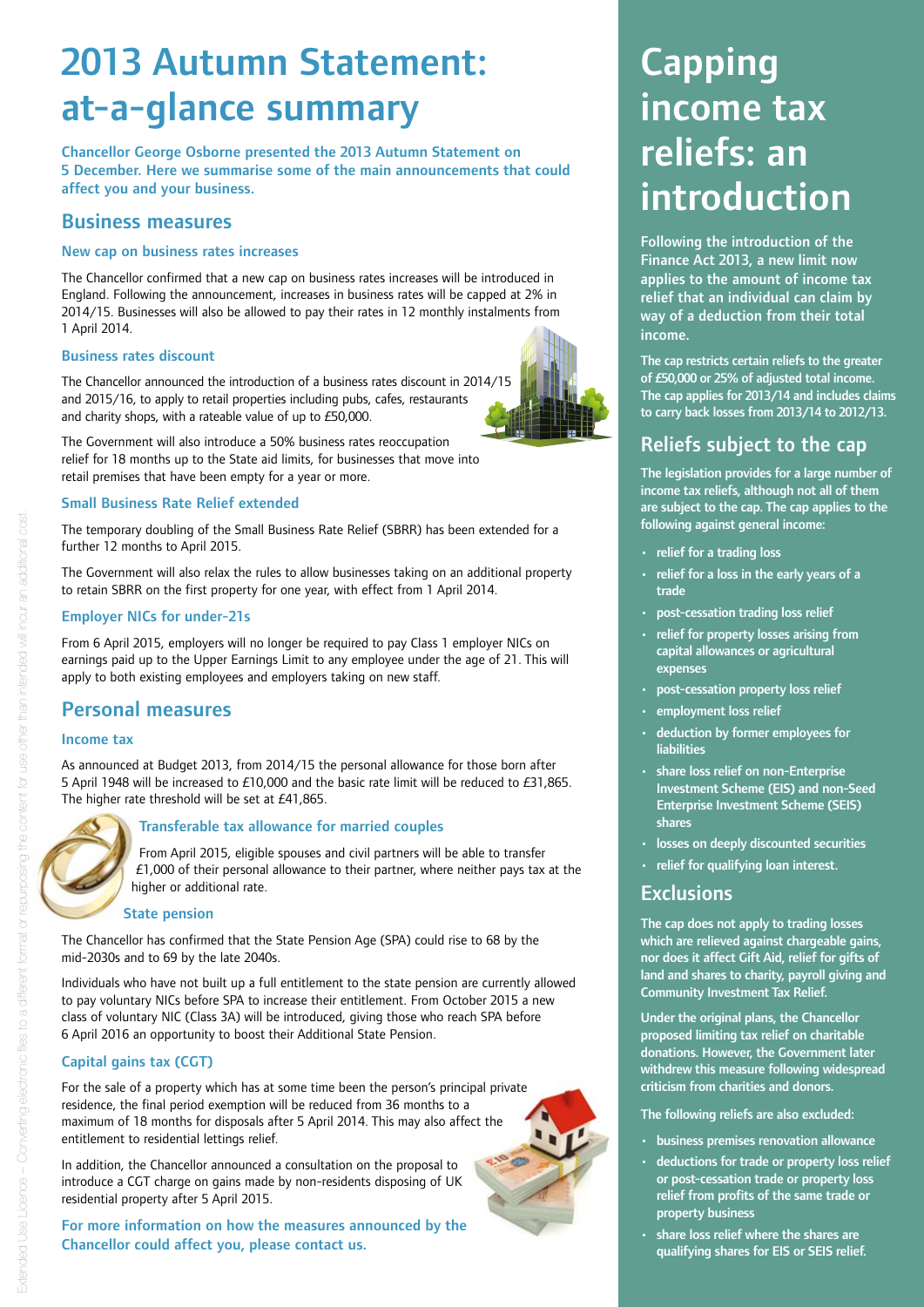**The cap restricts certain reliefs to the greater of £50,000 or 25% of adjusted total income**

### How it works

The cap is set by reference to a measure of income known as 'adjusted total income'.

The cap works by limiting the level of certain reliefs to the greater of £50,000 or 25% of the taxpayer's adjusted total income for the tax year, whichever is higher. Thus someone with adjusted total income of greater than £200,000 will have a cap of more than £50,000.

The limit applies in addition to any other provisions that operate to restrict relief. It applies to the year of the claim and any earlier or later year in which the relief claimed is allocated against total income.

#### **Example**

Harry has a total income of £240,000 in 2013/14. He makes a contribution of £20,000 (gross) to a registered pension scheme under relief at source arrangements. He also has a trading loss of £60,000.

Harry's adjusted total income is £220,000. Consequently, income reliefs are capped at £55,000 (being 25% of £220,000). Harry is therefore only able to claim relief in 2013/14 for £55,000 of the trading loss against his general income. The balance of £5,000 can be carried forward to use against income in future years from the same trade.

The stated aim of the cap is to prevent 'wealthy individuals from reducing their income tax bills to zero, year after year by using these income tax reliefs to excess'. However, this new restriction is also likely to have an adverse impact on businesses, particularly where individuals are using 'sideways loss relief' to offset their trading losses against general income.

If you think you may be affected by the cap, please contact us for advice.

# How flexible is your business?

The right to request flexible working arrangements is set to be extended to all employees later this year. Here we consider the new obligations, and the potential benefits of a flexible working policy.

# The legal background

Currently, qualifying carers of adults and all parents of children aged 16 or under (or disabled children under 18), who have had 26 weeks of continuous employment with the same employer, are legally entitled to make a statutory application to their employer for flexible working arrangements, such as working from home or flexitime.

However, under the Children and Families Act, all employees will in the future gain the right to request flexible working arrangements. The changes were originally due to come into effect on 6 April 2014, but have now been delayed until later this year.

While the 26 week qualifying period will be retained, the statutory procedure for considering requests is set to be repealed and replaced with a duty to consider all requests in a reasonable manner and within a reasonable timeframe. Businesses may still reject claims for flexible working if there are legitimate business grounds, as defined by legislation.

# Common types of flexible working

Flexible working can take a number of different forms, including:

- teleworking
- part‑time work
- flexitime
- job sharing
- compressed hours
- annualised hours
- term-time working.

# The business case for flexibility

The nature of the workplace has changed significantly in recent years, with many businesses now providing products and services outside traditional working hours, and employees – particularly working parents – increasingly seeking to achieve a better work‑life balance.

Flexible working arrangements can be a valuable tool for attracting and retaining skilled employees, as well as helping to reduce

absenteeism, improve productivity and boost staff morale.

Offering flexible working can also allow you to respond to changing economic trends and customer demands. For example, if your business experiences seasonal fluctuations in demand, flexible working arrangements such as annualised hours – where an employee works a set number of hours each year, but with a variable shift pattern – can help you to match your employees' hours with peaks and troughs in your business. Or if you need to extend your business's opening hours, offering flexitime could help to cover your requirements without dramatically increasing your costs.

When considering a flexible working policy, you should think about all aspects of your business, from production to customer service, supervision and communication, and which forms of flexible working are most likely to suit your requirements. Don't forget to set in place a timetable for reviewing your policy.

# A flexible future?

The Government has confirmed that from 2015 new parents will be able to share their parental leave, either taking the leave at the same time or in turns. Following the initial obligatory two weeks of a woman's maternity leave, the remaining 50 weeks can be shared between both parents as flexible leave.

In addition, an increasing number of workers currently approaching retirement age are considering continuing to work on a part-time or temporary basis, meaning that the trend towards flexible working is only likely to continue.

Flexible working is playing a growing role in the workplace, and adopting a considered flexible working policy could benefit your business in the long run.